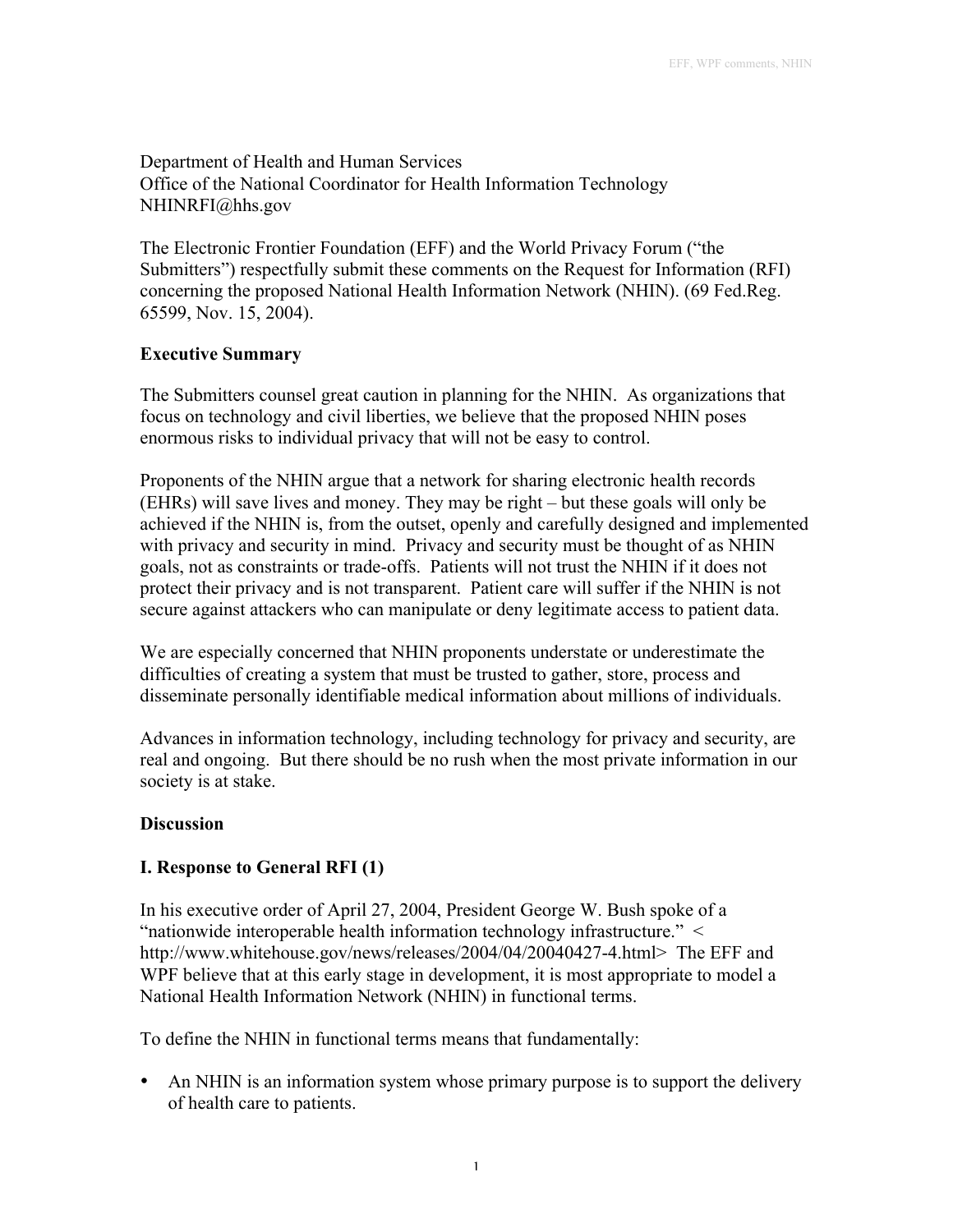The major functions of an NHIN are the secure collection, storage, processing and transmission of information.

### **II. Response to (7)**

Question 7 asks about the privacy and security considerations, including compliance with HIPAA, implicated by the NHIN.

The first step toward answering this question is to recognize that patient information in the modern health care system is the most sensitive and private information about individuals in our society. Medical or health information alone is highly sensitive; the confidentiality of the doctor-patient relationship is fundamental to our way of life. Indeed, as more and more of our personal behavior has become the subject of social and political controversy, from drug, tobacco and alcohol use to sexual and reproductive or contraceptive behavior, medical privacy is even more important.

A 2004 incident highlights these tensions. The Department of Justice subpoenaed abortion patients' records from at least six hospitals in Michigan, New York, and Philadelphia. The DOJ request was immediately controversial, and was perceived negatively by patients across the country. Some hospitals did indeed turn over the requested records. A Chicago hospital, however, refused to release its records, stating that the hospital would "lose the trust of its patients" and that persons with "sensitive medical conditions may be inclined to turn elsewhere for treatment." See Anna Johnson, "Court upholds ruling blocking government from obtaining abortion records from Chicago hospital*,"* Associated Press, (March 26, 2004). In a system as large and as dynamic as the NHIN is slated to be, these tensions will be magnified by the ease and scale of the associated data flows.

The modern health care system, of course, covers more than medical data in the hands of physicians. Public health systems, scientific researchers, and even the marketing departments of hospitals and pharmaceutical companies have access to patient information. Meanwhile, private insurance and government benefits systems that pay for medical care include significant amounts of patient and patient household financial data as well. Thus, the modern health care system links patient medical data with much other highly personal information.

Accordingly, ensuring privacy and security must be one of the central issues in designing the NHIN. If we merely sought to move health information efficiently, the Internet already exists as a platform for highly efficient information dissemination. But neither the Internet nor the entities that use it can today provide the public with reasonable assurances of privacy and security. Indeed, the privacy and security problems that plague the Internet today are an object lesson in the importance of building privacy and security into the initial vision of the NHIN; privacy and security cannot be an afterthought.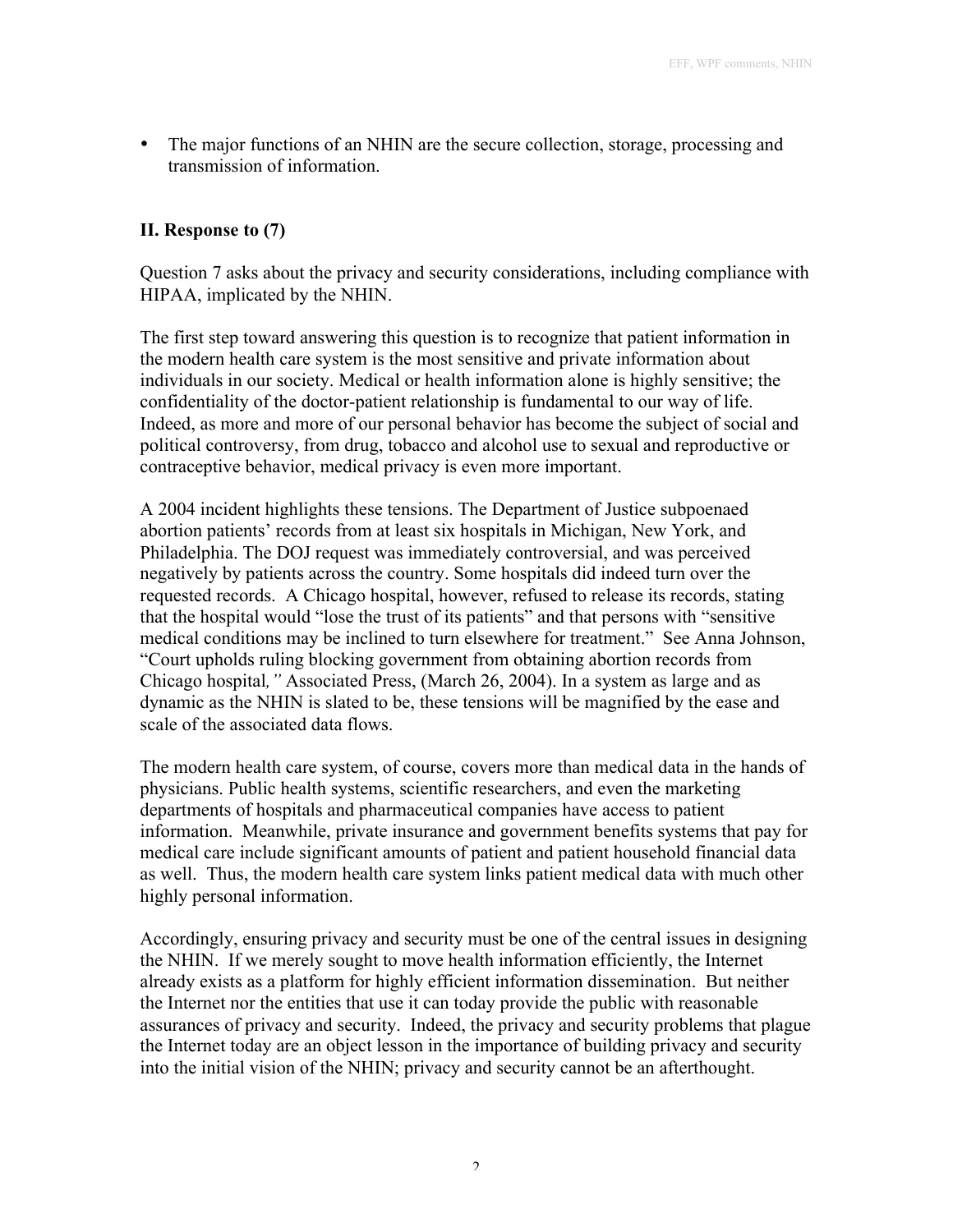Attention to privacy and security is especially important given that most discussions of a NHIN or large-scale Electronic Health Record (EHR) system presume the need for unique identifiers. By definition, the NHIN would thus constitute a large-scale ID system that likely would become another national ID system alongside the SSN and state driver's licenses. "Such large-scale systems pose significant privacy and security challenges," and "could easily result in inappropriate linkages among nominally independent databases." See Computer Science and Telecommunications Board, National Research Council, *Who Goes There? Authentication Through the Lens of Privacy* at 3, (2003).

We will analyze the privacy and security considerations from a substantive and process perspective, respectively.

# **A. Fair Information Practices**

Our starting-point is the concept of fair information practices. Fair information practices are not invariant, but most codes of fair information practices include these elements:

1) The Principle of *Openness*: the existence of record-keeping systems and databanks containing data about individuals should be publicly known, along with a description of main purpose and uses of the data.

2) The Principle of *Individual Participation*: each individual should have a right to see any data about himself or herself and to correct or remove any data that is not timely, accurate, relevant, or complete.

3) The Principle of *Collection Limitation*: there should be limits to the collection of personal data; data should be collected by fair, lawful means; and data should be collected, where appropriate, with a person's knowledge or consent.

4) The Principle of *Data Quality*: personal data should be relevant to the purposes for which it is to be used, and should be accurate, complete, and timely.

5) The Principle of *Finality*: there must be limits to the uses and disclosures of personal data; data should be used only for purposes specified at the time of collection; data should not be otherwise disclosed without the consent of the data subject or other legal authority.

6) The Principle of *Security*: personal data should be protected by reasonable security safeguards against such risks as loss, unauthorized access, destruction, use, modification, or disclosure.

7) The Principle of *Accountability*: record keepers should be accountable for complying with fair information practices.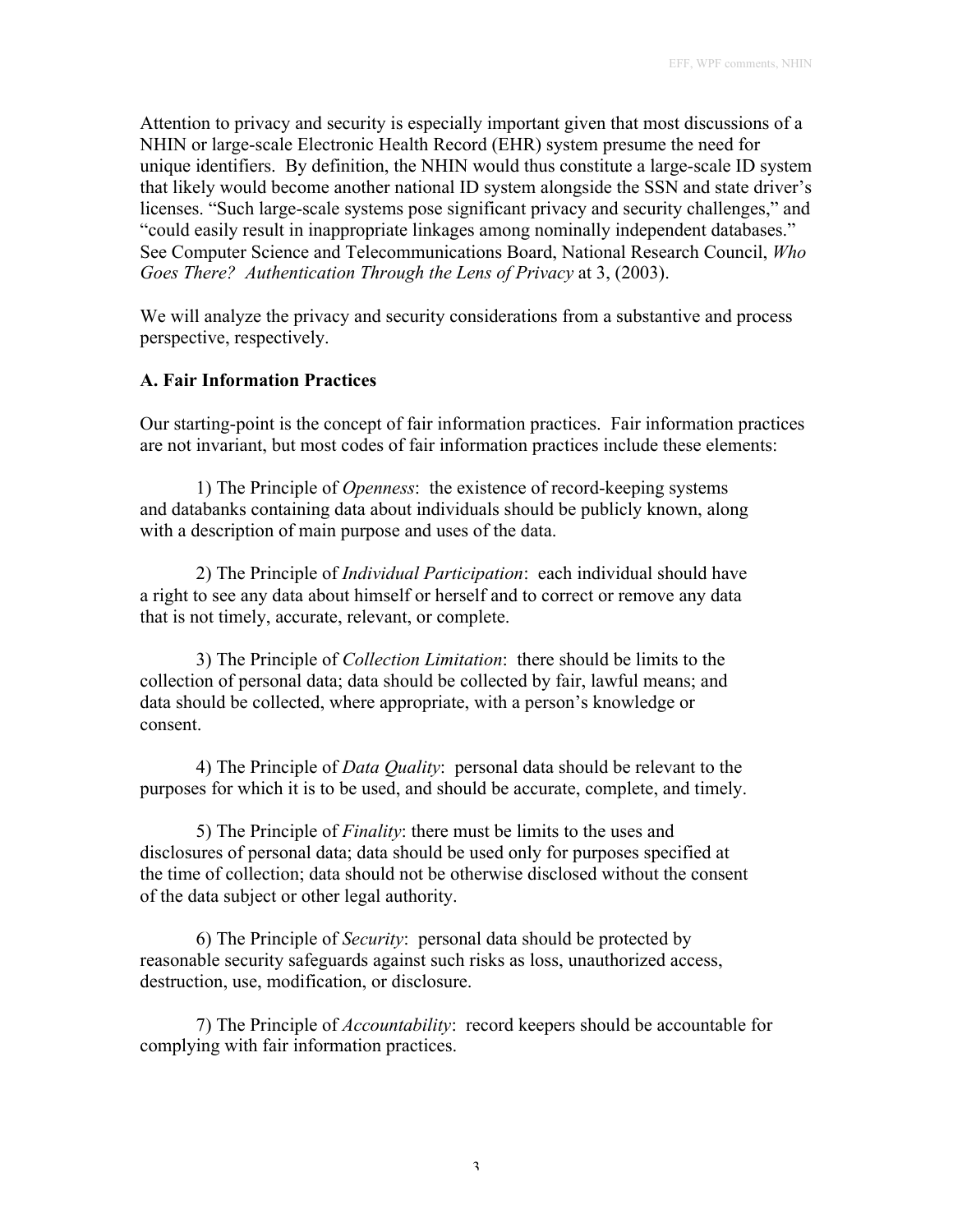Compliance with these basic principles is especially important for a system like the NHIN, which will contain and disseminate highly personal information about millions of people.

# **B. Consent**

A familiar and central concept in medical privacy is informed consent. Consent -- simply put, a patient's ability to say yes or no to data collection, use or dissemination in a meaningful fashion – will be of particular importance to the validity, fairness, and trustworthiness of the NHIN. The concept of meaningful consent needs to be deeply ingrained in the NHIN, and must be built in to any form of EHRs.

There are numerous areas of medical practice where informed, meaningful, and unambiguous patient consent are critical. Certainly, one of these is medical research. The past five years have been rich with case studies on the impact of the digitization of medical data and the wonders of its use in research. The Mayo Clinic, for example, boasts of a 4.4 million item genetic database. According to consistent statements from officials at the Mayo Clinic and IBM, its technology partner, patients' genetic data is being actively used for research purposes. See, for example, Bob Brewin, "IBM, Mayo Clinic Take Next Data Mining Step; DB2-based system contains records on 4.4M patients*,*" Computerworld, (09 August 2004).

Recently, the Cleveland clinic has begun installing the same IBM system for use in genomic research on patients. See "IBM Partners With Cleveland Clinic For Better Medical Data Access,"

CMP TechWeb, (September 30, 2004).

According to Mayo officials, patient consent was received for the use of their genetic data in the Mayo Clinic/ IBM database. When seeking consent from individuals for the collection, storage and use of their genetic data, many if not most researchers ask that consent be granted for future unspecified uses. See for e.g., Callan, Benedicte and Gillespie, Ian "Biobanks: From health protection to data protection," OECD Observer ( December 1, 2003).

Consent was granted for the Mayo use, but what did this consent look like? What was the context of this consent? How was this consent obtained? Is the consent revocable? Were the participants informed of the privacy risks not just to themselves, but to all of their relatives who have a genomic tie to that data? Were the relatives with these genomic ties informed of the research use of the data?

These questions are particularly important in light of the 2004 Stanford study "Genomic Research and Human Subject Privacy," by researchers Zhen Lin, Art Owen, and Russ B. Altman that concluded that genetic data, even when broken down and anonymized by best practices, were still highly identifiable. See Science Magazine, Vol. 305 at 183 (July, 2004.) Thus, in a genetic database, there is no such thing as anonymizing data as in a traditional protocol or otherwise. Given this, the issue of patient consent for the research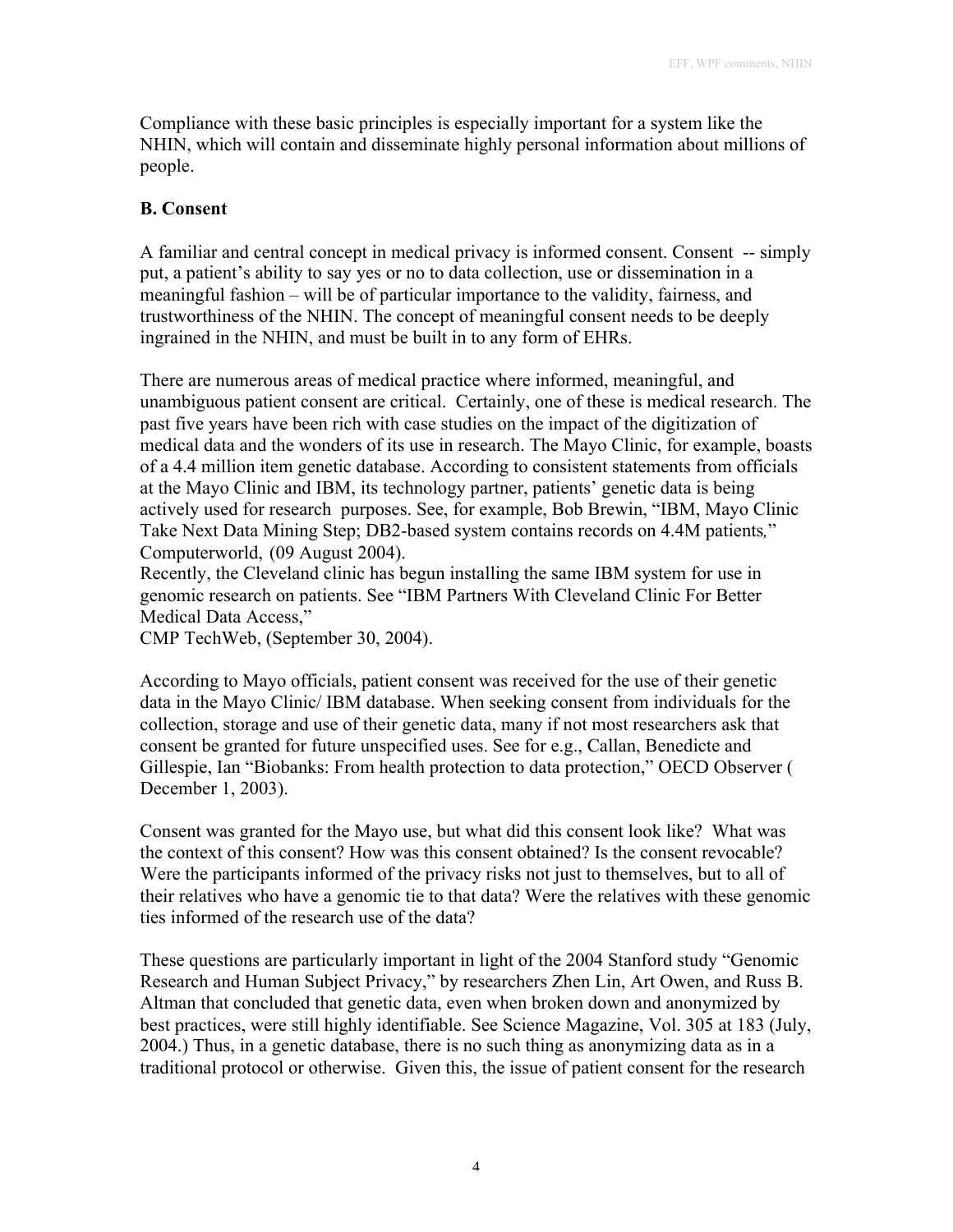use of genomic data and other patient medical data must be a core issue that is considered as the NHIN is constructed.

Because consent is a very challenging item to acquire in any meaningful way, it is likely that in some cases, some data in the NHIN will not be appropriate for medical research use and should not be subject at any time to medical reporting or use in research. Some things should not be able to be signed away by patient consent. Because patient data will now be digitized should not mean that all of this data becomes available for indiscriminate use as a research gold mine.

The issue of consent must also be carefully considered in relationship to the digitized data contained in EHRs and the NHIN. Boilerplate HIPAA consent granted at the time a patient enters treatment cannot and should not be considered valid consent for unrestricted future research use of the NHIN data. We recommend that a revocable patient consent architecture should be created, with tiers so that some data are unavailable for use, such as genomic data.

Given the ease of distribution or EHRs and the attendant privacy implications, singlerequest, blanket patient consent will no longer be appropriate in such a system. In an electronically mediated health records system, revocable, reviewable consent architectures may be built into the system from the beginning. In such a system, patients would have the right to review the e-dissemination record of their EHR data flows and make decisions about granting or withdrawing of consent based on what they have seen. Patient representatives could be appointed at key junctures throughout the infrastructure to attend to patient questions and concerns. And finally, due to the serious risks of misuse of patient data flows, patients should have a private right of action when their data – or consent – is abused.

Statistical health reporting is closely related idea to the use of digitized patient data in medical research. The ONCHIT Strategic Plan, *Goal 4: Improve Population Health* states: "Population health improvement requires the collection of timely, accurate, and detailed clinical information to allow for the evaluation of health care delivery and the reporting of critical findings to public health officials, clinical trials and other research, and feedback to clinicians," <http://www.os.dhhs.gov/healthit/executivesummary.html>.

We understand that the value of mandatory health reporting of certain diseases such as Tuberculosis and Influenza via the Public Health Information Network (PHIN) and the National Electronic Disease Surveillance System (NEDSS) generally create overall improvements in health. However, we are concerned that this reporting as identified in the strategic plan will grossly expand given the digital capabilities of such a system. In the pilot projects and in the hospitals that have digitized data, there is a consistent pattern of greatly increased data use for reporting. Sometimes, this reporting is done at a regional level, sometimes the reporting is done for internal use. See, for example, "Analytics Move to the Clinic," CMP Tech Web, (March 1, 2004).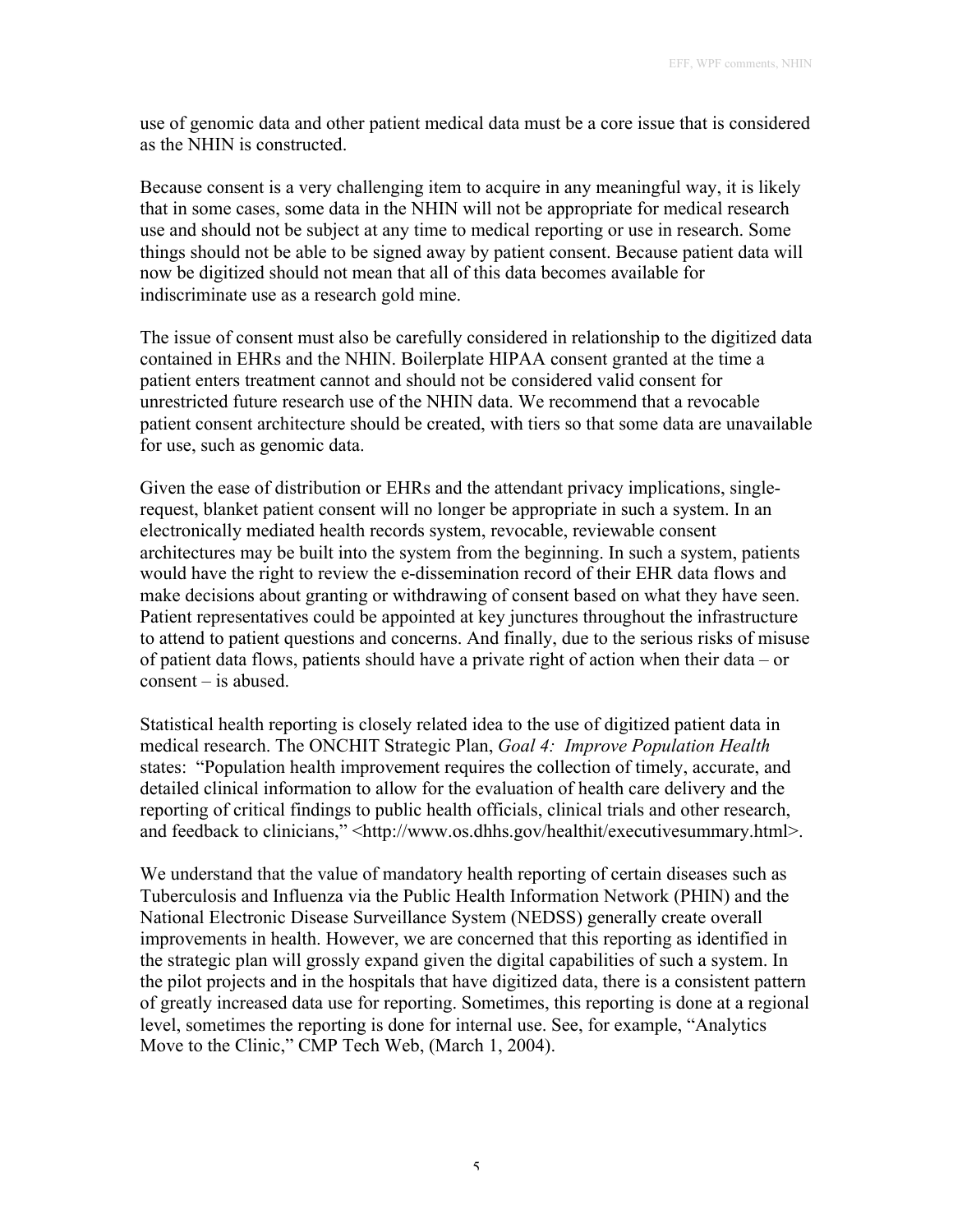We are also concerned that statistical health reporting, for the first time, will be inextricably tied to personally identifiable information. Within an ambitious unified system such as the NHIN, it will be extremely challenging to ensure that data reporting cannot be reconstituted and rematched to individually identifiable information. This is true even of data subsets, and is particularly true of genomic information.

Our organizations have much experience with seeing exactly this sort of data reconstitution occur in other settings. It will take a great deal of effort and forethought in the planning stages to avoid this substantial and serious problem. If there is a data lapse in health reporting of information, and this information goes to a commercial entity or becomes attached to an individual, widespread mistrust of the NHIN would ensue and the ultimate goal of increased health would not be achieved. Individuals should not avoid health care due to fear of recriminations due to exposure of a sensitive health condition.

# **C. Electronic Health Records**

The National Academy of Sciences (NAS) has identified two general privacy and security concerns associated with EHRs:

(1) Error or abuse at the level of individual organizations.

(2) Systemic flows of patient information throughout the extended health care system, often without patient knowledge or consent.

See National Academy of Sciences, *For the Record: Protecting Health Information* 54 (1997) ("For the Record"). Although the former threat model generally receives more attention, the latter is probably the more important.

# **1. Threat model for NAS (1)**

A simple threat model for (1) would take account of at least the following variables: attacker's motive; attacker's resources; attacker's initial access to target data. Within this general framework, at least five basic threat levels can be distinguished: insiders who make "innocent" mistakes and cause accidental disclosures; insiders who abuse their record access privileges; insiders who knowingly access information for spite or profit; unauthorized physical intruders; and vengeful employees and outsiders. See For the Record, at pages 56-61.

What are the general threats to individuals' privacy and safety?

**Unauthorized or excessive disclosure of patient information:** Medical records contain perhaps the most private and sensitive information in our society. (e.g., AIDS and other STD information, depression, etc.) The creators of the NHIN system should be mindful that even the world's best-secured databases are accessed inappropriately for inappropriate uses of the data, often by trusted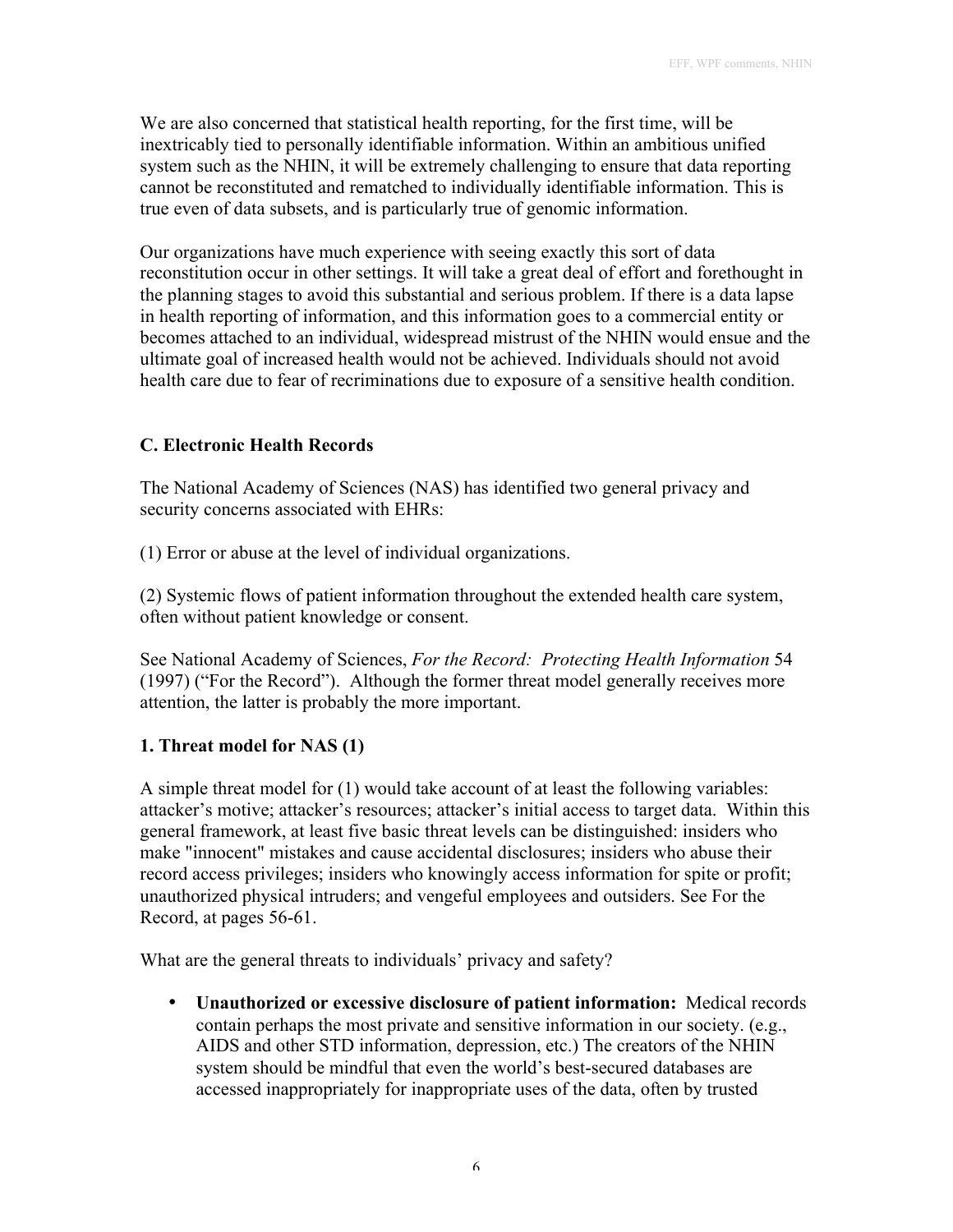insiders. In a system of the scale of the NHIN, this risk of inappropriate insider access will be quite high. Therefore, mitigation of these risks will need to be considered in the preliminary architecture of the system, and should not rely strictly upon a "tiered access" card access system for data protection.

**Discrimination or adverse treatment based on patient information**: (including genetic data) Many companies use health records in making employment-related decisions.

**Function creep:** The availability of massive quantities of digital records will be a compelling set of data for medical researchers and for various analyses, from social analysis to Census use. Will insurers or marketers of pharmaceutical companies have access to any subsets of the data?

**Incorrect data, incomplete data, out of date information**: We are all familiar with the stories of patients who died needlessly due to prescription drug interactions or a mistake that was easily preventable. While a digital system of records aids in handwriting-related problems, it will not cure human fallibility. Our concern is that the use of EHRs and the NHIN is being viewed as a panacea that will magically improve patient health by reducing error. But a quick reality check can be had by analyzing the credit reporting system. It is fully digitized, yet individuals find profound errors in their credit reports. This system will be no different. Robust controls – management and process—need to be installed to mitigate electronic errors.

**Lack of transparency**: The EHR and the NHIN need to be 100 percent transparent to patients. Individuals with data in the system must have the right to inspect, correct, amend, challenge, and in some situations, remove their information on an ongoing basis. Individuals must also have the ability to know every entity that has accessed their personally identifiable information or data subsets.

**Data matching patients' medical records**: Due to the sensitive nature of these records, they should not be matched with for example, IRS records , Census records, or other government records. There will be a great temptation to use the rich supply of NHIN data to track deadbeat dads, individuals with outstanding arrest warrants, and even missing children via genomic tracking. Some uses of genetic data for these purposes is already occurring. See for example*"*Mother Finds Son by DNA Sampling," Korea Times, (June 12, 2004). As uses of this medical data expand into the social arena, we believe individuals will begin avoiding treatment. To the extent this begins to occur, the overall health of individuals residing in this country will decline. This area of privacy risk correlates to the Strategic Plan's Goal No. 4, *Strategy 1, Unify public health surveillance architectures,* which states: *"*An interoperable public health surveillance system is needed that will allow exchange of information, consistent with current law, between provider organizations, organizations they contract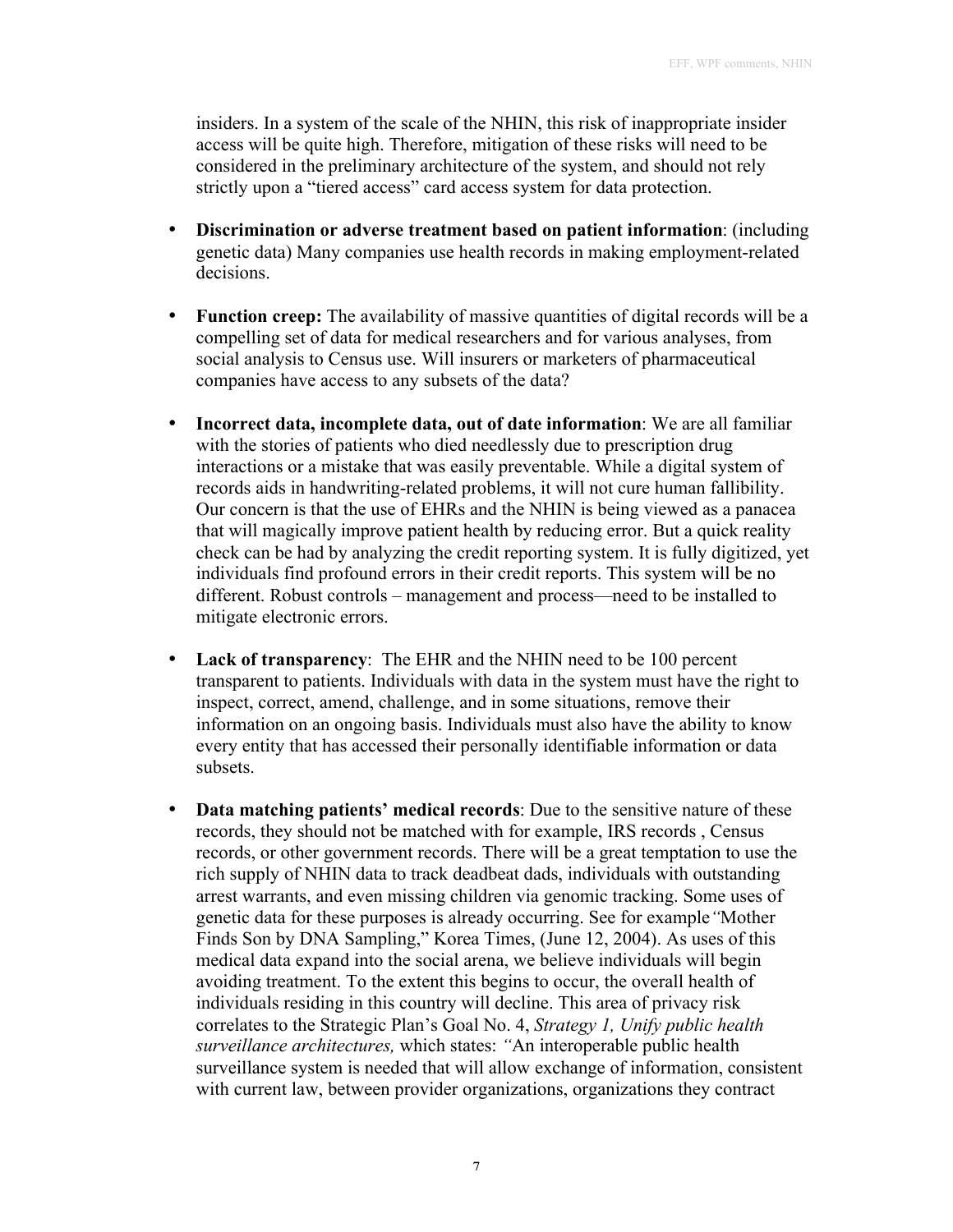with, and state and federal agencies." Strategy 1 needs to be balanced with privacy rights and the goal of encouraging all individuals who need treatment to initiate treatment with appropriate health care providers. This will require strict limits on data matching.

**Law enforcement use of medical data**: FOIA litigation by the Electronic Privacy Information Center uncovered that the FBI obtained 257.5 million airline Passenger Name Records following 9/11, and that the Bureau permanently incorporated the travel details of tens of millions of innocent people into its law enforcement databases via a data warehouse with a terabyte of data. < http://www.epic.org/privacy/airtravel/default.html>. Will the NHIN data be used for these kinds of purposes by law enforcement? If so, that will have a deleterious impact on civil liberties and health care. Individuals should not be faced with the prospect of having to either consent to subpoenas or the potential datamining of their medical histories by law enforcement authorities, or not receive treatment.

**Unfettered use of patient data for medical research** : ONCHIT's Strategic framework Goal 4, *Strategy 3 Accelerate research and dissemination of evidence* states that "Information tools are needed that can accelerate scientific discoveries and their translation into clinically useful products, applications, and knowledge." <http://www.os.dhhs.gov/healthit/executivesummary.html>. This is an admirable goal, but it is one that needs to be tempered with strong privacy, consent, and optout provisions for the patient. As already stated in these remarks, when patient records are digitized, there is a track record of this data being used for medical research in ways that are harmful and pose risks for patient privacy. Genomic records are not able to be appropriately anonymized prior to use in medical research, for example.

**Datamining**: Generally speaking, datamining patient data should not be a primary goal in the adoption of EHRs or of the NHIN. Because of the privacy risks associated with datamining of patient medical data, it should not be done without an open, vigorous debate about the privacy risks and stringent controls on data use. Already, some physicians are finding that electronic medical records are a boon for improving "financial performance" through datamining patient records. "The advent of the electronic medical record has shifted the dynamic of data mining from merely a pharmaceutical marketing strategy to a powerful tool for clinical and financial performance improvement. Medical practices that have invested in EMRs are gleaning important knowledge from their own rich repositories of clinical information to identify populations for disease management, benchmark against quality standards, improve billing processes and track outcomes." See Neil Versel, "A beautiful mine : EMR adjusts data focus to include clinical, financial benefits," Modern Physician, 26 Vol: 7 Num: 7 (July 1, 2003). While cost savings is a legitimate goal, cost savings gleaned from extensive datamining should be balanced against patient privacy concerns and issues.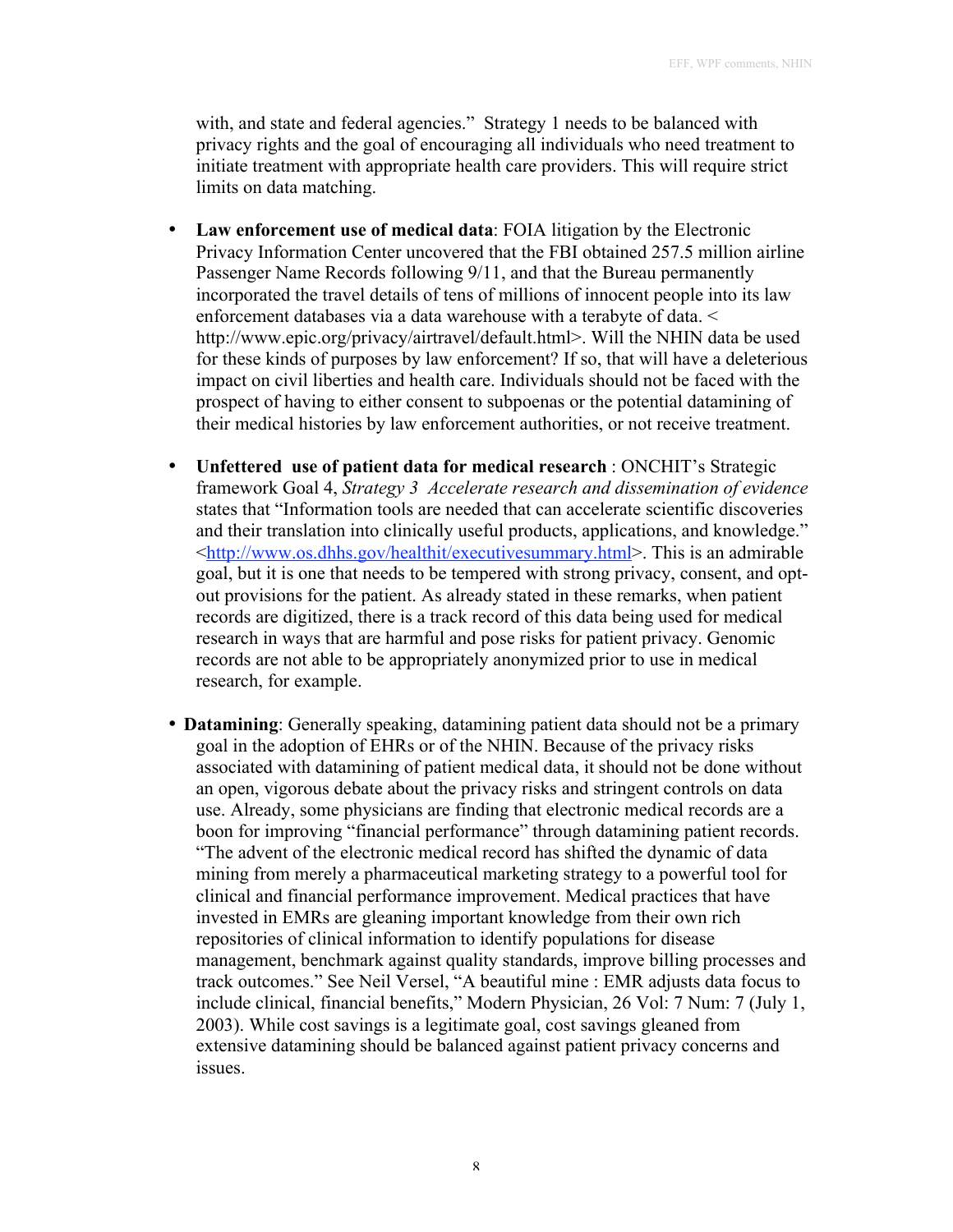**Unrestricted use of RFID**: RFID, or radio frequency identification tags, have not been specifically mentioned in conjunction with the NHIN yet. RFID is a threat to privacy in the healthcare context, especially when implanted in human beings via direct chip implant or via medical devices such as pacemakers. RFID use needs to be considered carefully in the NHIN context and should be curtailed to mundane uses, such as on prescription drug bottles. The use of RFID tags implanted on or within human beings in conjunction with an EHR needs to be avoided altogether.

#### **D. Process issues**

We have identified three primary issues related to process in regards to the NHIN:

developing concrete threat models

modeling information flows and points/streams of vulnerability

privacy/security analysis of flows, vulnerabilities

#### **1. Countermeasures are difficult**

Privacy and security are both, in a very real sense, matters of economics. Thus, privacy and security countermeasures generally work by raising the costs of "bad" behavior. The two main complementary strategies are deterrence and prevention or imposition of obstacles. Tactics of deterrence include liability or accountability rules that typically look backward. Tactics of prevention include access controls, cryptography, and deidentification.

Unfortunately, today's records systems are poorly protected. Two recent examples illustrate this point -- more can be adduced.

For example, recently, a hacker penetrated T-Mobile systems, gaining long-term access to individuals' data. According to SecurityFocus, "An intruder had access to customer records, Social Security numbers,and private e-mail for at least a year ending last October. Trophies included celebrity cell phone snapshots, and a trove of restricted Secret Service documents stored on an agent's Sidekick." http://www.securityfocus.com/news/10271.

In another recent example – and one common to databases containing personally identifiable information – a secured George Mason University server with ID cards was accessed by hackers.

From: "Joy Hughes, Vice President for Information Technology"  $\leq$ announce $@$ gmu.edu $>$ Date: Sun, 09 Jan 2005 14:08:49 -0500 To: ANNOUNCE04-L@mail04.gmu.edu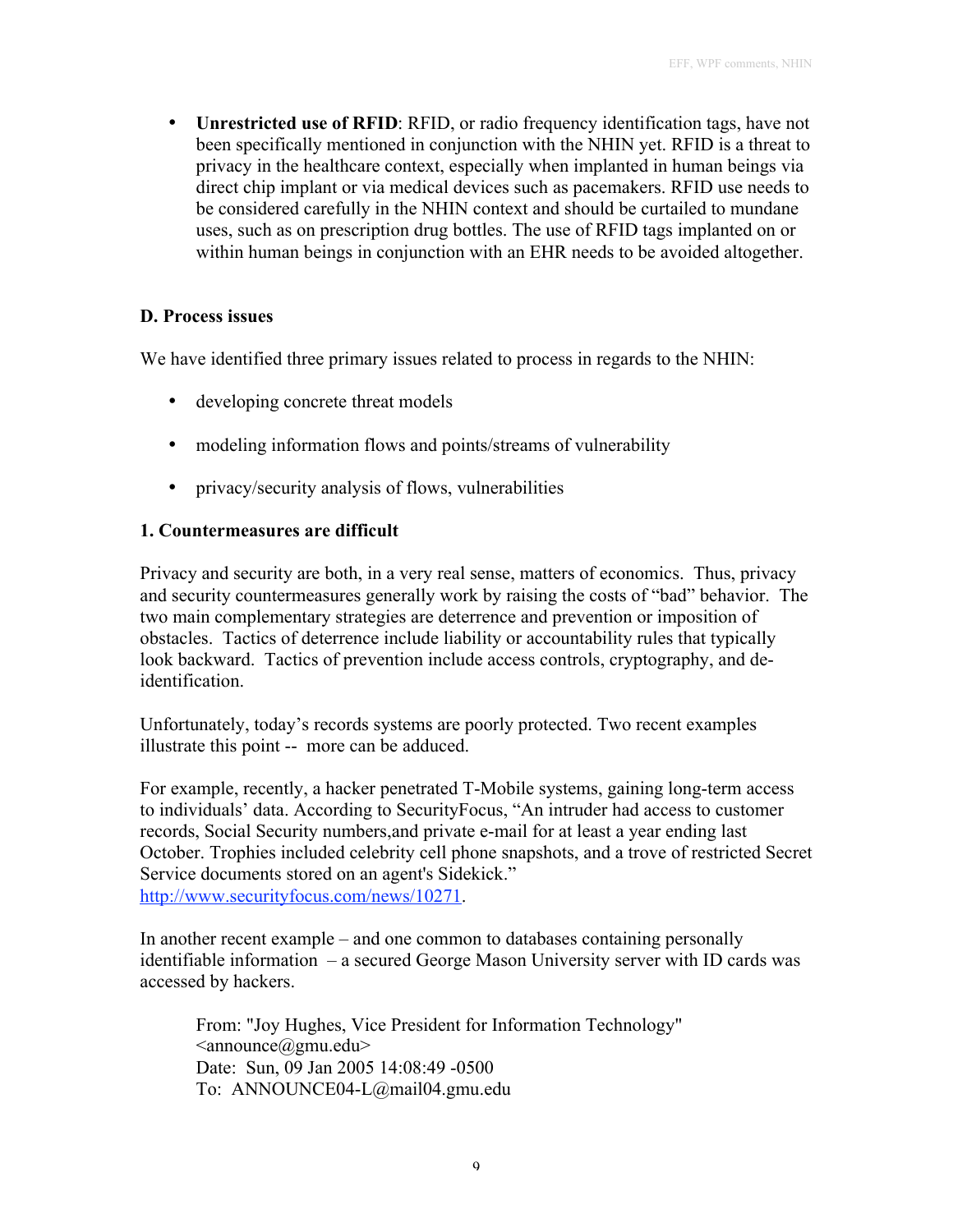To: Mason Community

From: Joy Hughes, Vice President for Information Technology

Subject: Illegal Intrusion into University Database

The university server containing the information relating to Mason's ID cards was illegally entered by computer hackers. The server contained the names, photos, social security numbers and G numbers of all members of the Mason community who have identification cards.

The intruder installed tools on the ID server that allowed other campus servers to be probed. An Information Technology Unit staff member noticed the attack while reviewing system files as part of the university's internal controls procedures, and traced it back to the ID server. The compromised ID server was disconnected from the network and is no longer accessible. The police are currently investigating the break-in. The university is subject to dozens of probes and attacks each day.

The situation is even worse for patient information, which is uniquely sensitive and in many cases will have serious consequences if wrongly accessed or disclosed. Second, the time frame for protecting the privacy of medical data is at least the life of the patient, if not longer. A person can get a new SSN, bank account or unlisted phone number; no one can get a new body. Accordingly, when EHRs are at issue, the balance between deterrence and prevention must tip sharply in favor of prevention. This means that EHR information security cannot merely defend against today's state-of-the-art attacks; it must anticipate attacks that have not yet developed. Encryption that is adequate today is highly unlikely to be adequate in 20 years.

Furthermore, it must be recognized that deterrence and prevention can conflict in practice. Some discussions of security in the NHIN emphasize the need for accountability and thus the role of authentication. But "[t]he use of authentication when it is not needed to achieve an appropriate level of security could threaten privacy. . . . There is an inherent tension between authentication and privacy, because the act of authentication involves some disclosure and confirmation of personal information." Who Goes There at 5-7 (finding that "[a]uthentication can affect decisional privacy, information privacy, communications privacy, and bodily integrity privacy interests"); id. at 178 ("In the case of government, respecting the legitimate function of anonymity is even more crucial.").

We are also concerned that NHIN proponents underestimate the difficulties of designing and implementing such a large-scale network as well as its necessary technical countermeasures. A recent report of the FBI's difficulty with the Virtual Case File component of its Trilogy information system is a good example. This \$170 million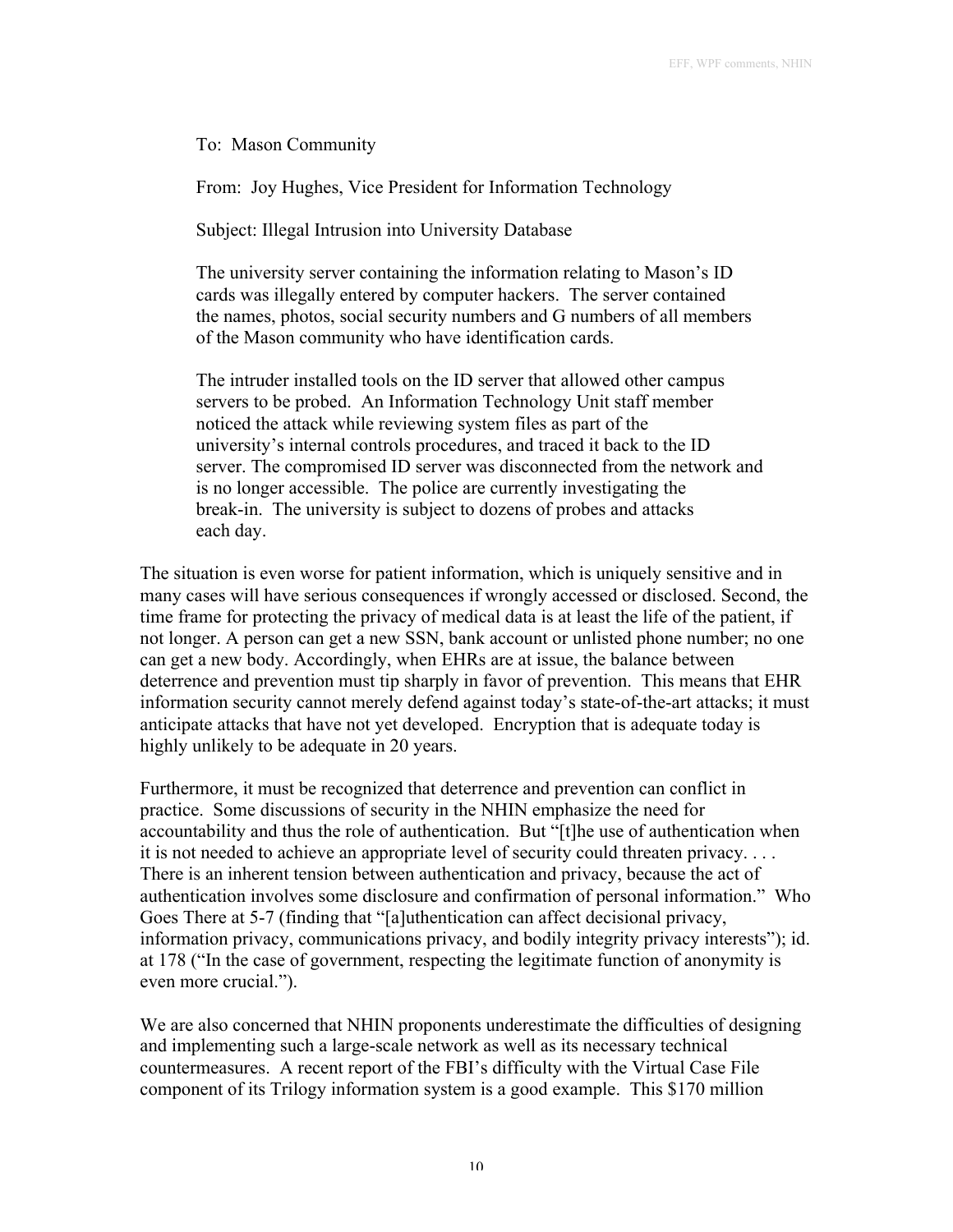network, intended for the FBI's roughly 12,000 agents, is "over budget and behind schedule"; the Justice Department's inspector general has concluded that the system will not work and cannot be put into use. Among the problems cited was "difficulties in developing a system that is both secure and accessible to investigators." Eric Lichtblau, "FBI may scrap vital overhaul for computers," The New York Times at A1, A14 (Jan. 14, 2005).

Given the difficulties with designing a secure and accessible network for 12,000 users, a Markle Foundation report on privacy and security for EHRs appears far too optimistic in its discussion of access controls for the NHIN. According to the report, "[c]ontrolling access to electronic medical information using extensive specifications of an individual's role and functions is feasible. This type of system can offer a highly refined level of control over data access." Markle Foundation, *Connecting For Health: A Public-Private Collaborative* at 8 (Report and Findings of The Privacy and Security Working Group, June 5, 2003) ("Markle PSWG Report").

By contrast, a National Academy of Sciences report discussing the privacy and security implications of nationwide ID systems is considerably more pessimistic about multilevel access controls. "A further complication would result if it were decided that different users should be granted different levels of access to the database . . . . This raises query capability, access control, and security issues. . . . It is a significant challenge to develop an infrastructure that would allow multiple kinds of queries, differing constraints on queries (based on who was making them), restrictions on the data displayed to what was needed for the particular transaction or interaction, and varying thresholds for security based on the requirements of the user." Computer Science and Telecommunications Board, National Research Council, *IDs – Not That Easy: Questions About Nationwide Identity Systems* at 42 (2002).

It is useful to consider the Veteran's Affairs hospitals as a case in point. These hospitals have moved to a form of the new contactless Federal ID for managing health access, with plans to move to the full new standard quickly. See, for example, "Department of Veterans Affairs to use IWS EPI Builder for AAIP smart card initiative," Federal Computer Market Report at 4, Volume 28 Issue 16 (Sept. 6, 2004). The VA model is similar to the Markle proposal of tiered access, with that access being built into a single card standard. Unfortunately, the National Academy of Sciences warnings ring true in this implementation, which is highly flawed. First, the card itself is problematic. It contains numerous technological flaws, and presents a series of privacy risks related to its design features. Further, the backend management of the data is highly flawed. And the cost associated with the biometric capture for the card and conducting the background checks to assure tiered access is quite high. This model, if chosen, would not scale up to the degree necessary for use in the private sector.

Another of our concerns is that discussions of privacy and security in the NHIN seem focused on technical countermeasures with insufficient consideration of the human factors involved. For example, the Markle study of privacy and security quoted above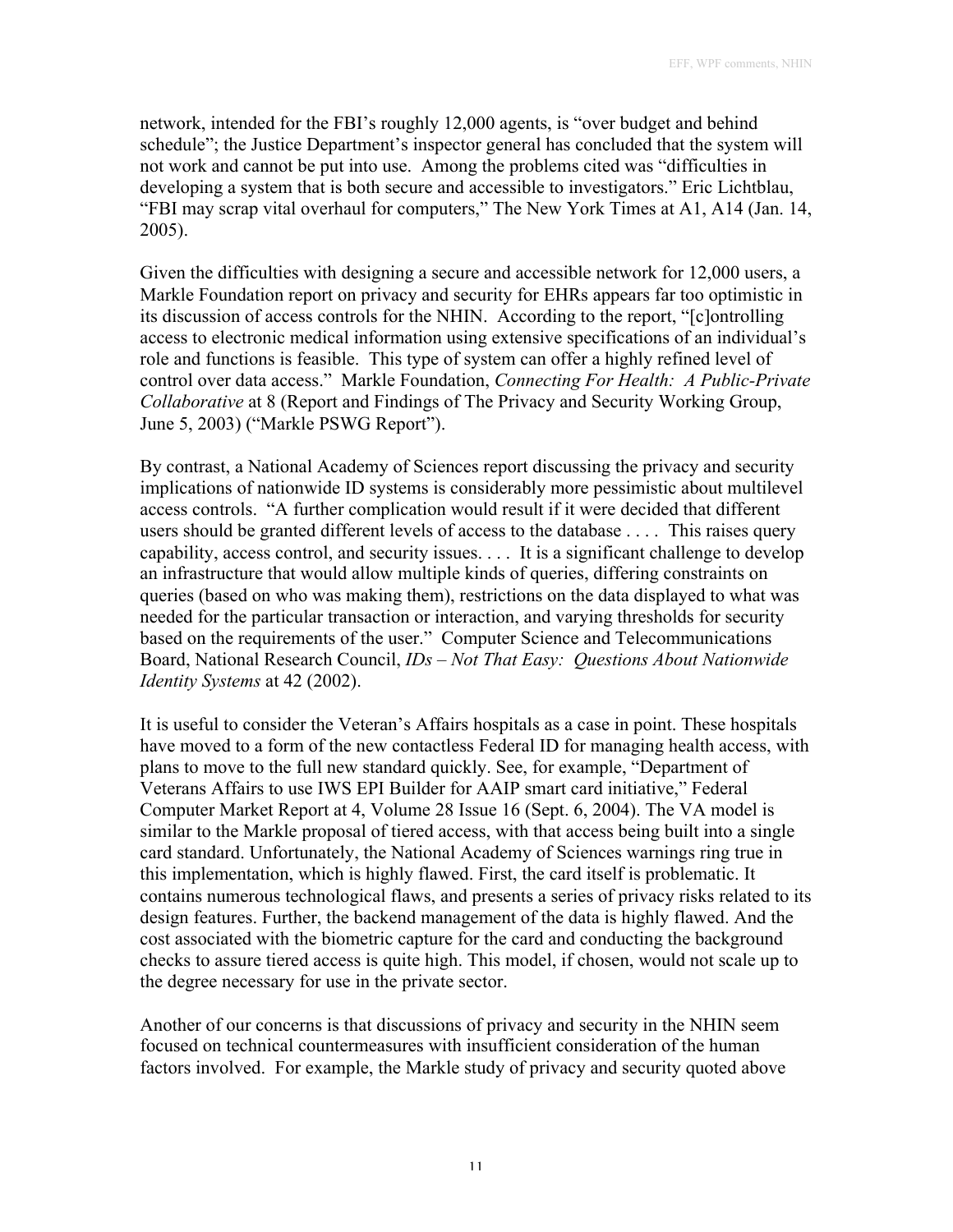only recognizes as an afterthought that its access control model may be "complex and cumbersome" for users. Markle PSWG Report at 35.

The Markle report also appeals to the use of hardware tokens, passwords and a publickey infrastructure (PKI) that relies heavily on cryptography. Again, none of these technical countermeasures will be effective without significant attention to the role and capabilities of the system's users. See, e.g., Who Goes There at 5 (noting that while public-key cryptography "is often touted as a virtual panacea for . . . authentication and confidentiality challenges," "implementation and deployment details are key to . . . effectiveness, security, usability, and privacy protection.").

These "human factors" considerations are especially serious given the size and breadth of the population of likely NHIN users. A recent Kaiser Family Foundation survey found that only 31 percent of seniors (age 65 and older) have ever gone online, and that the poorer seniors were less likely to have been online. See Verne Kopytoff, Seniors slow to get health data online, S.F. Chronicle (January 13, 2005), <http://www.sfgate.com . . .>

# **2. Threat model for NAS (2)**

While the challenges for threat model (1) are daunting, threat model (2) may pose even greater problems. As we have already noted, there are massive flows of information within the modern health care system to a wide range of users. Primary users include caregivers and their support system, like pharmacies and clinical laboratories. Secondary users include payors, insurers, government benefit agencies, accrediting organizations, bureaus of vital statistics and health departments, scientific researchers, as well as marketing firms and vendors of health-related products. See generally For the Record, at 73 (Figure 3.1) (flow chart of a hypothetical patient's health information).

The risks of this massive information flow throughout the health care system stem from the widely divergent interests of the various users, particularly regarding the proper tradeoff between the patient's privacy interests and the users' institutional or business interests. The fundamental problem is that health information "has business value to organizations such as insurers, employers, providers, and drug companies. Id. at 80.

Thus, "[w]ithout industry-wide standards or regulations governing the uses of health information by primary and secondary users, the information can [be] – and sometimes is – employed for purposes that violate patient privacy or are detrimental to the interests of the patient." For the Record, at 77. The report gives an example of discrimination resulting from access to genetic information, such as loss of employment, loss of insurance coverage, or ineligibility for insurance. In some cases, discrimination was based merely on evidence of predisposition to a future occurrence of treatable diseases such as hemochromatosis and Huntington's disease. Ibid. In another example, a pharmaceutical company acquired a drug reimbursement service, which used information in its database in order to try to convince doctors to prescribe the company's drugs. The patients' "privacy interests were compromised when confidential information about them was furnished to individuals (pharmacists) who were unconnected with the conduct or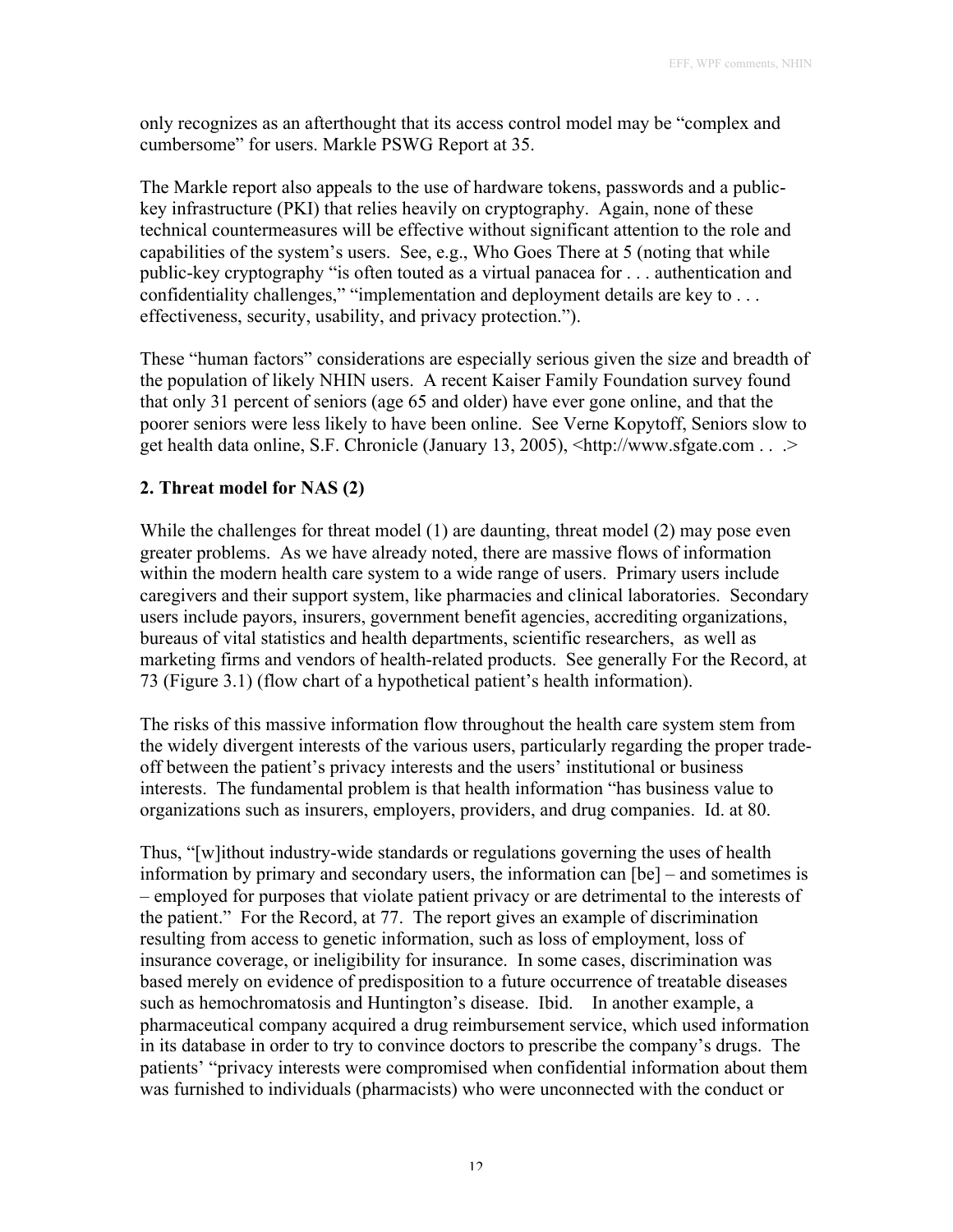quality of their care. The lesson here is that "the interests of patients may not be well served by wide dissemination of health care information." Id. at 78.

## **3. ID Systems and Access Schemes for Patient Records**

Finally, concerns about "systematic sharing" of EHRs are intertwined with efforts to establish an ID system for indexing patient records. The key issue here is the "linking" threats: as the National Academy of Sciences noted, "What generates the largest amount of controversy is the prospect that a universal health identifier will facilitate attempts to link information within and across much larger boundaries." For the Record, at 79.

In this context, it is important to again consider function creep; that is, (noting that "[t]he use of any single identifier as a universal identifier could expand beyond its initial intent and become widespread in other domains, just as use of the SSN expanded well beyond the realm of identifying Social Security records." Ibid.

The scale of the NHIN means that "if a single identifier is relied on across multiple institutions, its fraudulent or inappropriate use . . . could have far greater ramifications than if used in only a single institution." Who Goes There, at 10. Thus, the report recommended that "[a] guiding principle in the design or selection of authentication technologies should be to minimize the linking of user information across systems unless the express purpose of the system is to provide such linkage. Id. at 11. Moreover, such systems "should be designed to make secondary uses difficult, because such uses often undermine privacy, pose a security risk, create unplanned-for costs, and generate public opposition to the issuer." Ibid.

The ONCHIT Strategic Framework, *Strategy 3. Coordinate federal health information systems*, states*:* "There is a need for federal health information systems to be interoperable and to exchange data so that federal care delivery, reimbursement, and oversight are more efficient and cost-effective. Federal health information systems will be interoperable and consistent with the national health information network." < http://www.os.dhhs.gov/healthit/executivesummary.html>

It is a feasible goal for the Federal health information systems to be interoperable with the NHIN. However, good interoperability does not mean that access for these two systems should be identical, specifically, the private sector should not be adopting the Federal ID card or its specifications as its means of access to the NHIN. Adoption of the Federal ID or its specifications for private sector NHIN access would be to encourage the adoption of a form of national identification by the private sector, and would be onerously costly to implement. Additionally, many extremely problematic issues relating to background checks would come up in a system based on the Federal ID card.

# **4. International Health Data flows and the NHIN**

Several key issues revolve on the question of interoperability on a larger scale than the ONCHIT framework considers -- one that crosses U.S. borders and interacts with other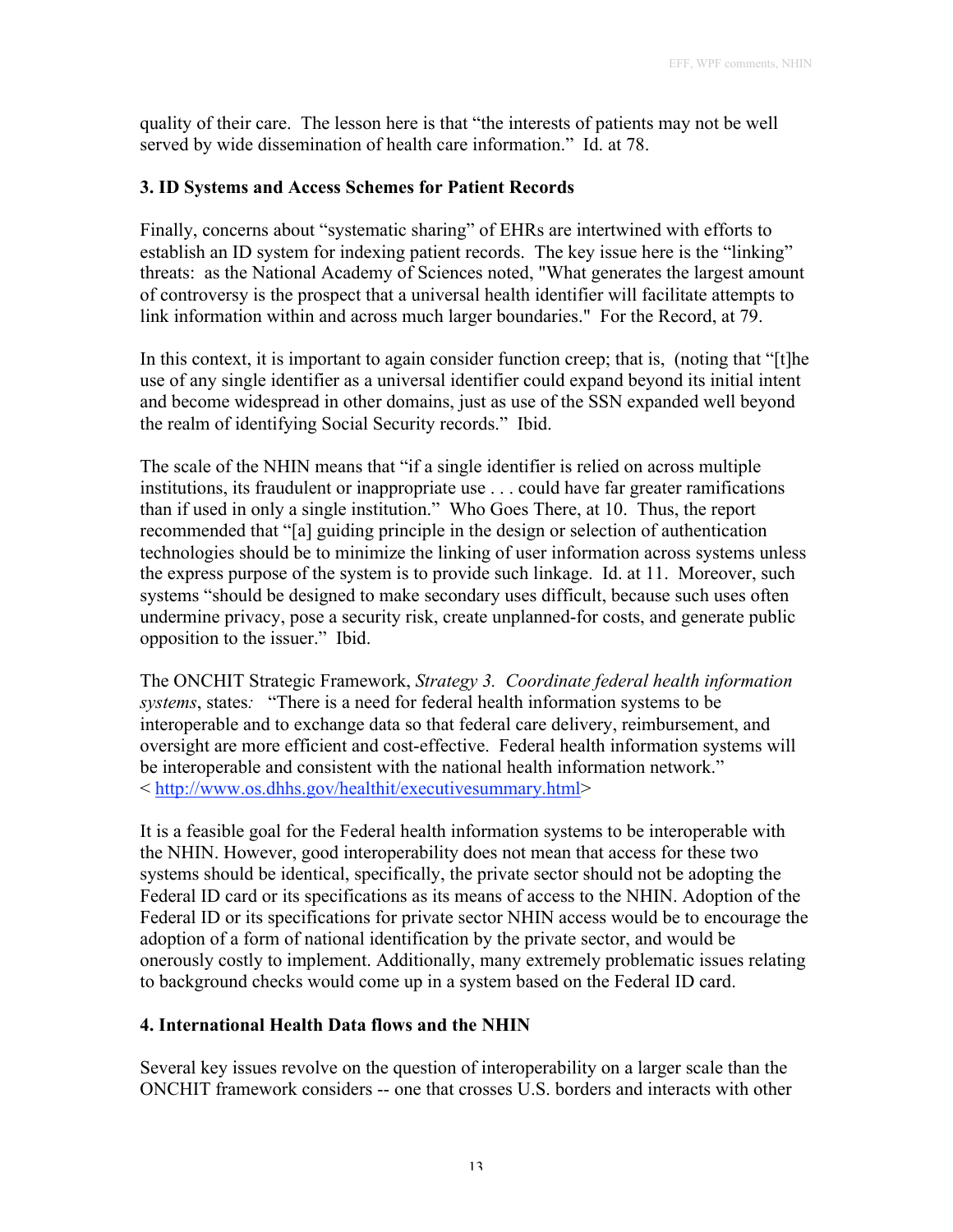nations. Issues of data protection differences between the countries, data interchange issues, and transborder data flows will impact any version of the NHIN that is implemented. These issues need to be taken into account and planned for from the beginning of the NHIN planning process.

Regarding data protection statutes, ONCHIT has declined at this point to consider the impact of the NHIN on citizens of other countries who may have greater statutory data protection than citizens of the U.S. This would include, for example, the European data privacy laws generally afforded under EU Directive 95/46 <http://europa.eu.int/comm/internal\_market/privacy/law\_en.htm >, and the Canadian privacy laws enacted under Canada's PIPED Act  $\lt$ http://www.privcom.gc.ca/legislation/02\_06\_01\_01\_e.asp >.

Foreign visitors to the U.S. who find themselves needing medical treatment should not be subject to data privacy issues that are at odds with the laws of their country, which in some cases may apply. For example, in the business community, there is a well-known anecdote regarding the fact that General Motors was not able to send a global phone book out due to the privacy provisions afforded by EU 95/46. See "For Your Eyes Only -- Europe's New High-Tech Role: Playing Privacy Cop to the World --- U.S. Companies Run Afoul Of EU Laws on Sharing And Collection of Data --- GM's Phone-Book Odyssey," David Scheer, The Wall Street Journal, (October 10, 2003). Medical data is much more sensitive than a phone number, and therefore this entire topic needs to be considered much more seriously and substantively than it has been to date. Data matching issues come into play here. How will collections and use of genomic data of foreign visitors be handled? How will consent be handled? And will there be data matching of foreign visitor medical data with other government data collected on foreign visitors, for example, travel data? What recourse will visitors to the U.S. have to opt-out of data collection during medical treatment procedures?

Additionally, transborder data flows and the privacy issues inherent in such transfers also need to be analyzed in regards to the NHIN and EHR systems. U.S. citizens traveling abroad often need medical care, and this care may be of a critical nature. Medical professionals in countries across the globe will need to have a practical, efficient way to access U.S.-based patients' medical records, digitized or not. This sort of interoperability must be considered in the NHIN and EHR system so that U.S. citizens and other participants of the NHIN do not find themselves receiving poor care in other countries due to a system that is inoperable, disliked, or distrusted in the rest of the world. We understand that ONCHIT does not have the responsibility to develop a global system. But ONCHIT does have the responsibility to develop a system that will not get in the way of what other countries are doing, and will not interfere with individuals' health care as they travel or work abroad. Given our highly mobile society, this is of critical importance.

## **5. Building Privacy Into the NHIN and EHR Architecture**

To build privacy into the proposed digitized health network in a systemic manner, we recommend several key actions. First, a balanced approach needs to be taken that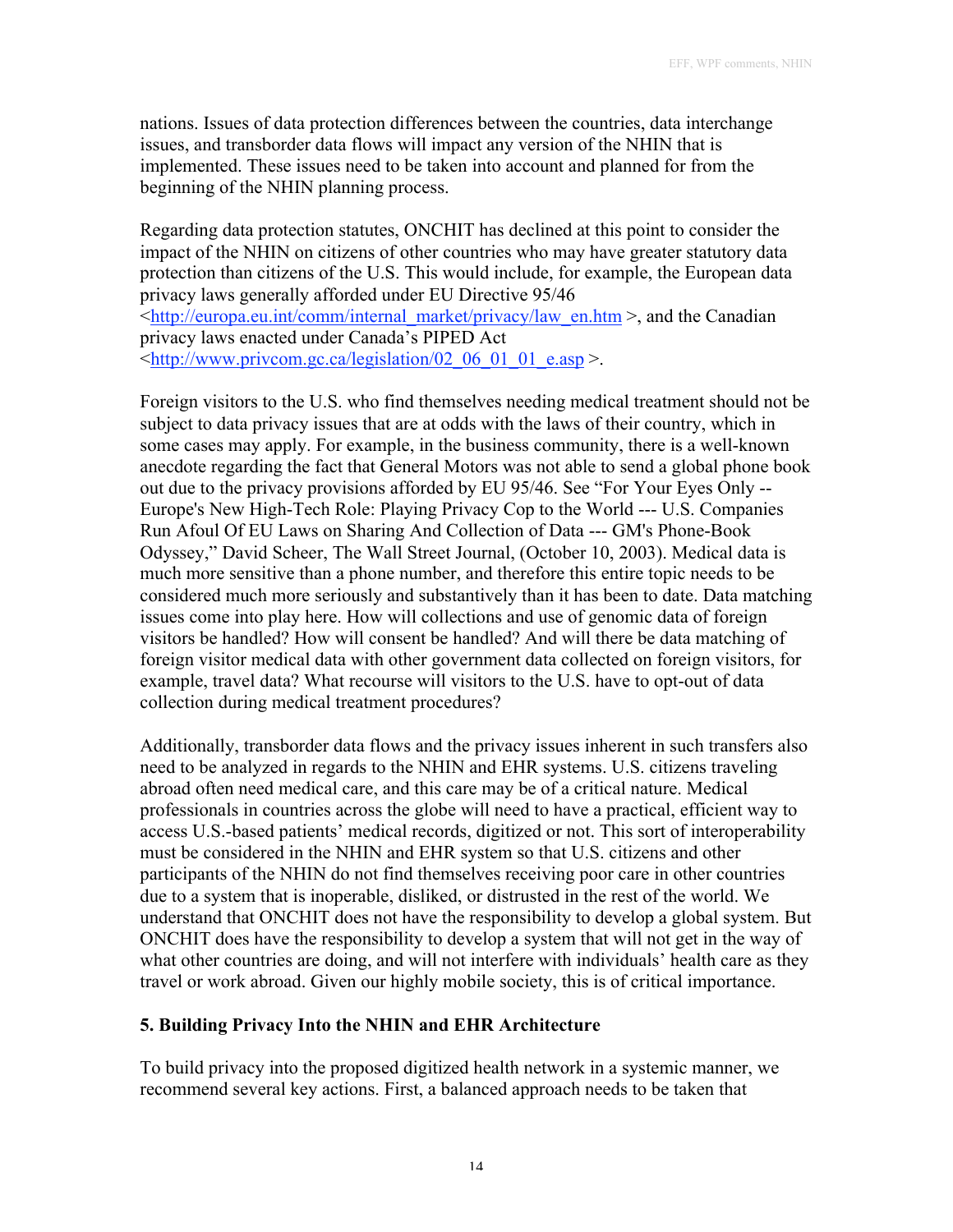involves not just industry and government representatives, but also specifically and meaningfully involves privacy and civil liberties groups from around the country. For example, the ONCHIT strategic plan mentions a "Health Information Technology Leadership Panel." This panel needs to contain a balance of industry, technology, privacy, and civil liberties groups. Ideally, this panel should also include input from overseas privacy organizations, and should include input from privacy commissioners of other countries where applicable.

ONCHIT has not yet discussed what System of Records is being considered for the NHIN in regards to the implementation of the Privacy Act of 1974. It is very early yet; however, these kinds of questions about what kind of System of Records is being created are key tools in thinking through the privacy implications of an electronic recordkeeping system. The time to consider Privacy Act implementation is at the beginning of a project, not the end, and the questions of privacy should be considered by all players, not just those specifically assigned to privacy.

Another tool along these lines is the Privacy Impact Assessment, which is mandated by provisions in the e-Government Act of 2002. Again, we recognize that it is very early in the process. However, the Privacy Impact Assessment is a critical thinking and analysis tool that is extremely helpful for government agencies to utilize at the beginning of a process of acquiring new technologies. The NHIN most certainly would benefit from an early, assertive, incremental PIA that is published publicly.

Additionally, we request that ONCHIT hold public hearings that focus on privacy issues, including the implementation of HIPAA, the Privacy Act, and the E-Government Act of 2002 (Privacy Impact Assessments) early in the process.

We are hopeful that ONCHIT will actively reach out to the privacy and civil liberties community for input, leadership, and guidance from the very beginning of this project all the way to its final implementation and eventual auditing and assessment.

## **III. Response to (8)**

Question 8 asks how the NHIN framework could address "public policy objectives for broad participation, responsiveness, open and non-proprietary interoperable infrastructure."

Our review of the open literature on the NHIN leads us to be very concerned that the NHIN process will be dominated by large organizations that do not represent individuals' interests. There can be little doubt, for example, that enormous amounts of money are at stake here, and that major corporations in the health care and information technology industries have great financial interests in the design and implementation of the NHIN.

EFF and WPF are also concerned that the government itself has interests in the NHIN that may distort the public interest. For instance, Bio-Surveillance or Bio-ALIRT (Bio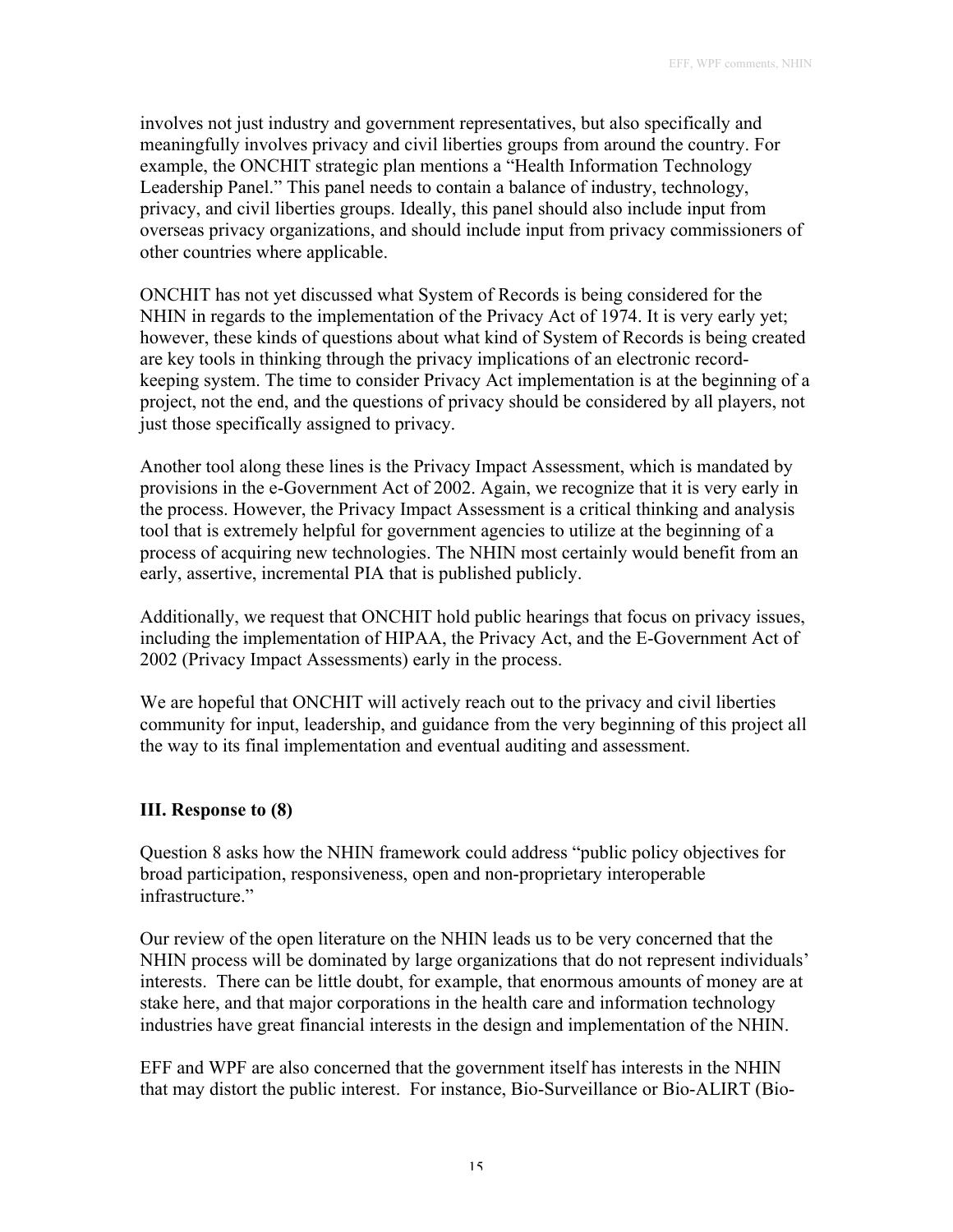Event Advanced Leading Indicator Recognition Technology) was a technology project associated with the controversial "Total Information Awareness" program. We are therefore concerned as well that the NHIN development framework avoids being distorted by law enforcement or counter-terrorism interests.

Therefore, part of the answer is to use an open, public process that permits full participation by individuals, patients, consumers, and public-interest organizations that represent individuals, patients, and consumers. All relevant information should be made publicly available, and the process must avoid being obstructed by overbroad claims of the need to protect critical infrastructure information and proprietary information.

Another part of the answer is to take seriously the potential of open-source software, as opposed to proprietary software. For present purposes, a simple definition will suffice: open-source software is software distributed under a license that guarantees the right to read, redistribute, modify, and use the software freely. For a more complete definition of open source, see "Open Source Initiative OSI – The Open Source Definition," <http://www.opensource.org/docs/def\_print.php>.

We believe that open-source software offers significant interoperability and privacy/security benefits for a NHIN, as your agency apparently recognizes in speaking of a "non-proprietary" interoperable infrastructure. It's critical to recognize that for large-scale networks, interoperability, privacy and security are not merely static goals or values; they are dynamic processes. For each, the relevant state of the world or situation will always be changing. Interoperable with what? During what time frame? As the network grows and new applications and users are added, interoperability needs as well as attackers' capabilities and incentives will evolve.

For this reason, ready modifiability of source code is essential. A key concept in opensource software is that code evolves, and that open-source processes make code evolution easier. The mere ability to read or view the source code is necessary but not sufficient; rapid evolution requires that users be able to experiment with and redistribute modifications. Indeed, Microsoft has recognized that open source "encourages a *process* around a core code base and encourages extensions to the code base by other developers" and that this methodology or process "promotes rapid creation and deployment of incremental features and bug fixes."

## **A. Interoperability**

Basing the infrastructure of a NHIN on open-source software is more likely to promote interoperability than basing it on a proprietary platform. Because the source code and APIs for the "backbone" or "skeleton" of the network will be open and public, both opensource and proprietary software vendors will be able to write software on a level playing field for specific applications. The obvious analogy here is to the Internet, which has been designed around public, open protocols. The Internet has grown so rapidly and become a fertile ground for innovation in communications precisely because everyone knows how to design applications and devices to interoperate with the Internet.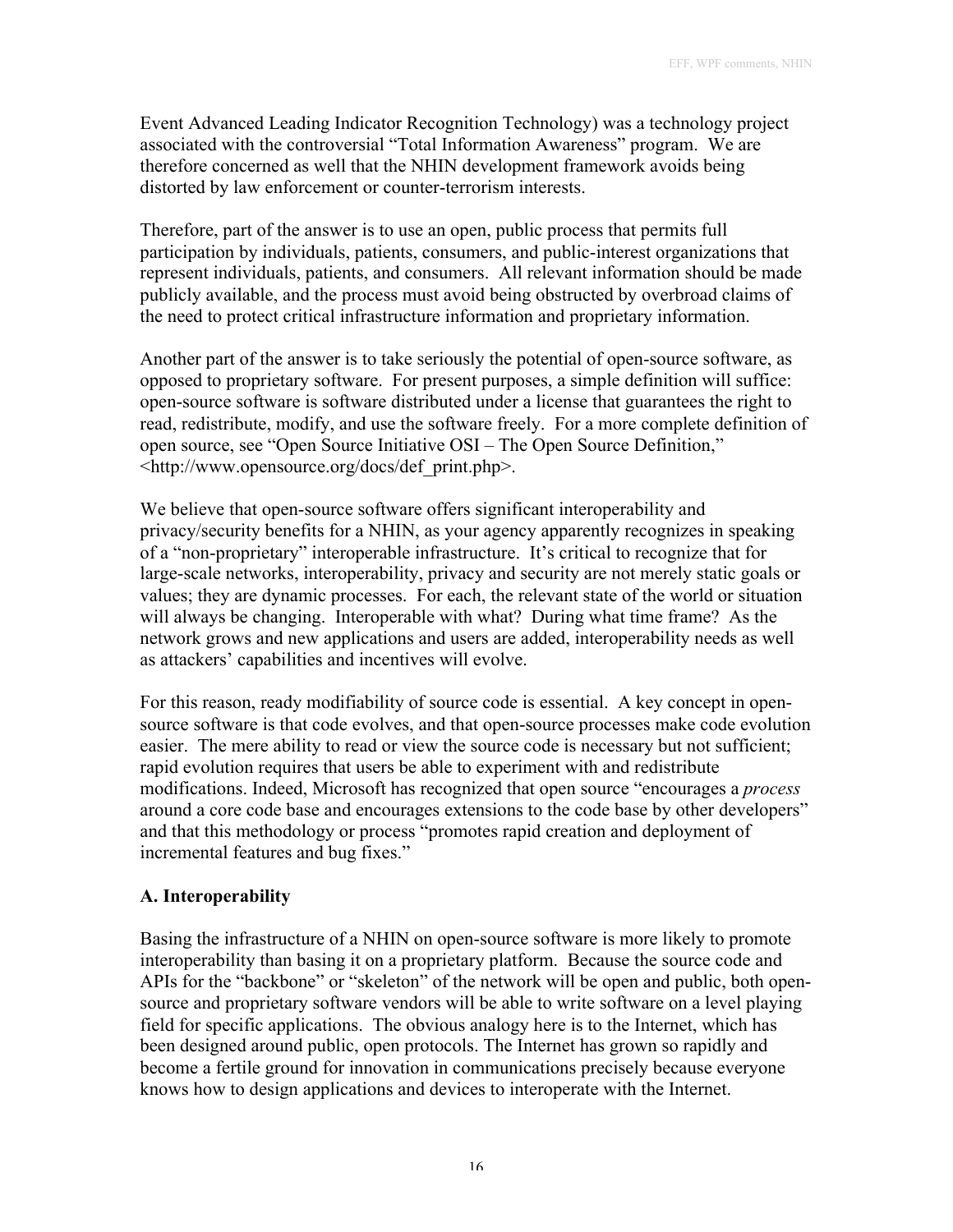By contrast, commercial vendors tend to only provide interoperability when and where they absolutely must do so; indeed, in the general software market, commercial vendors often deliberately break or obstruct interoperability in order to exploit power or dominance in the market. Given the broad scope of the NHIN, it should be expected that if its infrastructure were proprietary, the vendor of the proprietary software would make it hard for other vendors to interoperate. To use an antitrust concept, the NHIN infrastructure would be akin to an "essential facility" under one vendor's control. It cannot be in the public interest to have the NHIN infrastructure be controlled by proprietary software vendors.

# **B. Privacy and security**

Open-source software also avoids the problem of "security through obscurity." Good privacy and security threat models assume that attackers are more motivated and persistent than defenders; attackers are far more likely to find the holes whether the source code is open or proprietary. Moreover, relying on the closed nature of the software creates two additional problems: a false sense of security is created, and it is harder to distribute trustworthy fixes when a hole is eventually revealed.

At the end of the day, of course, software security is a function of implementation quality. Reliability, security, bug density, feature-richness, appropriateness, cost, etc. must all be taken on a case-by-case or even component-by-component basis. Thus we cannot say that open-source software is necessarily more secure or more privacyprotective than closed-source or proprietary software. The only fundamental or necessary difference between open and proprietary software is its openness. But this single difference has significant implications for privacy and security.

If one really cares about privacy and security, one must extensively review and audit. Only open source software makes that possible – and in a publicly accountable way. NHIN participants and users will not need to rely on the representations of a proprietary software vendor; the actual source code will be available for inspection and testing.

Open-source software also amplifies available support resources. As the MITRE Corporation has noted, "the publicly available source code . . . enables many vendors to learn the platform and provide support." MITRE also observed that open-source software is debugged faster. "For example, the Linux community developed a fix for the TearDrop IP attack in less than 24 hours after it first surfaced on the Web." More generally, "[o]rganizations do not need to rely on a commercial provider's schedule for fixing a work-stopping bug but can, instead, opt to fix the problem themselves."

One can also argue that open-source software has other advantages due to its development process. For instance, because open-source developers have lesser or different business models, they may be less likely to distribute software with compromised privacy or security in order to reap short-term economic gains. Indeed, many open-source projects seek to enhance privacy.